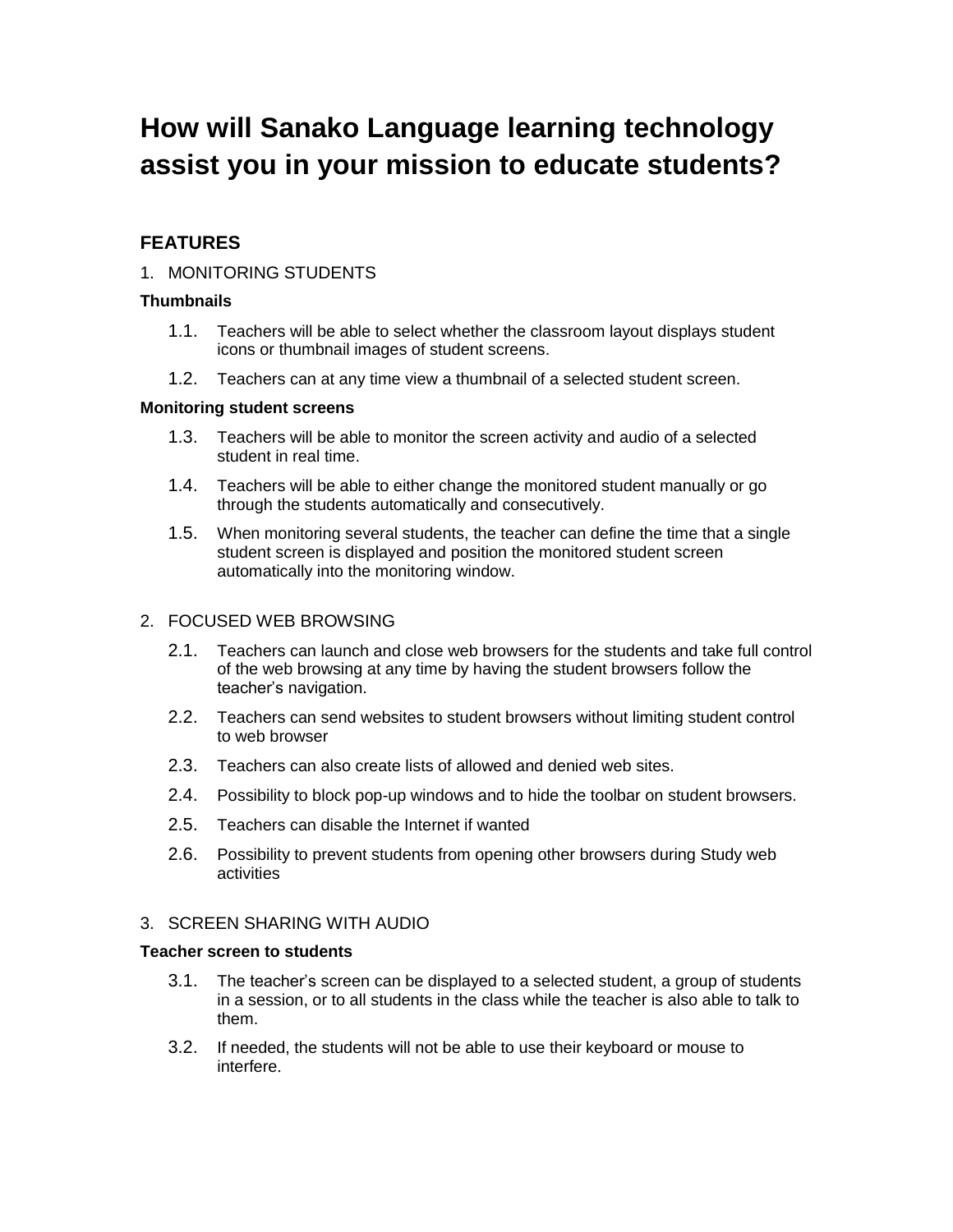3.3. Teachers can use a marker tool to highlight objects on his/her screen. If students are not locked they can respond with their marker tool.

#### **Student screen to students**

- 3.4. A selected student's screen can be displayed to the other students in a session or to all students and the model student can also talk to the others.
- 3.5. If needed, the other students will not be able to use their keyboard or mouse to interfere.
- 3.6. Model student can use marker tool and other students and the teacher can interact with each other

#### 4. REMOTE CONTROL

Teachers will have two options for remotely accessing student workstations:

- 4.1. Collaborate The Teacher will see the student screen and share mouse and keyboard control simultaneously with the student.
- 4.2. Remote Control The Teacher will see the student screen and have full mouse and keyboard control. The student's mouse and keyboard are locked.

#### 5. LOCKING STUDENT COMPUTERS

- 5.1. The teacher can lock the student screens, controls, or the student computers entirely in order to draw students' attention to a given task.
- 5.2. Any applications and files can be opened by the teacher to a locked student computer.

#### 6. SHUTDOWN FUNCTIONS

- 6.1. The teacher is able to remotely
- shut down
- restart
- log off any combination of student computers.

### 7. PC POWER FUNCTION

7.1. The teacher can switch students PC power on by using PC control (Wake-on-LAN)

### 8. FILE FUNCTIONS

- 8.1. All the file functions are available in a single window.
- 8.2. The system has separate file areas for different sessions and for the teacher.
- 8.3. The students will be able to access their own personal file area, as well as their sessions file area.
- 8.4. The teacher will be able to: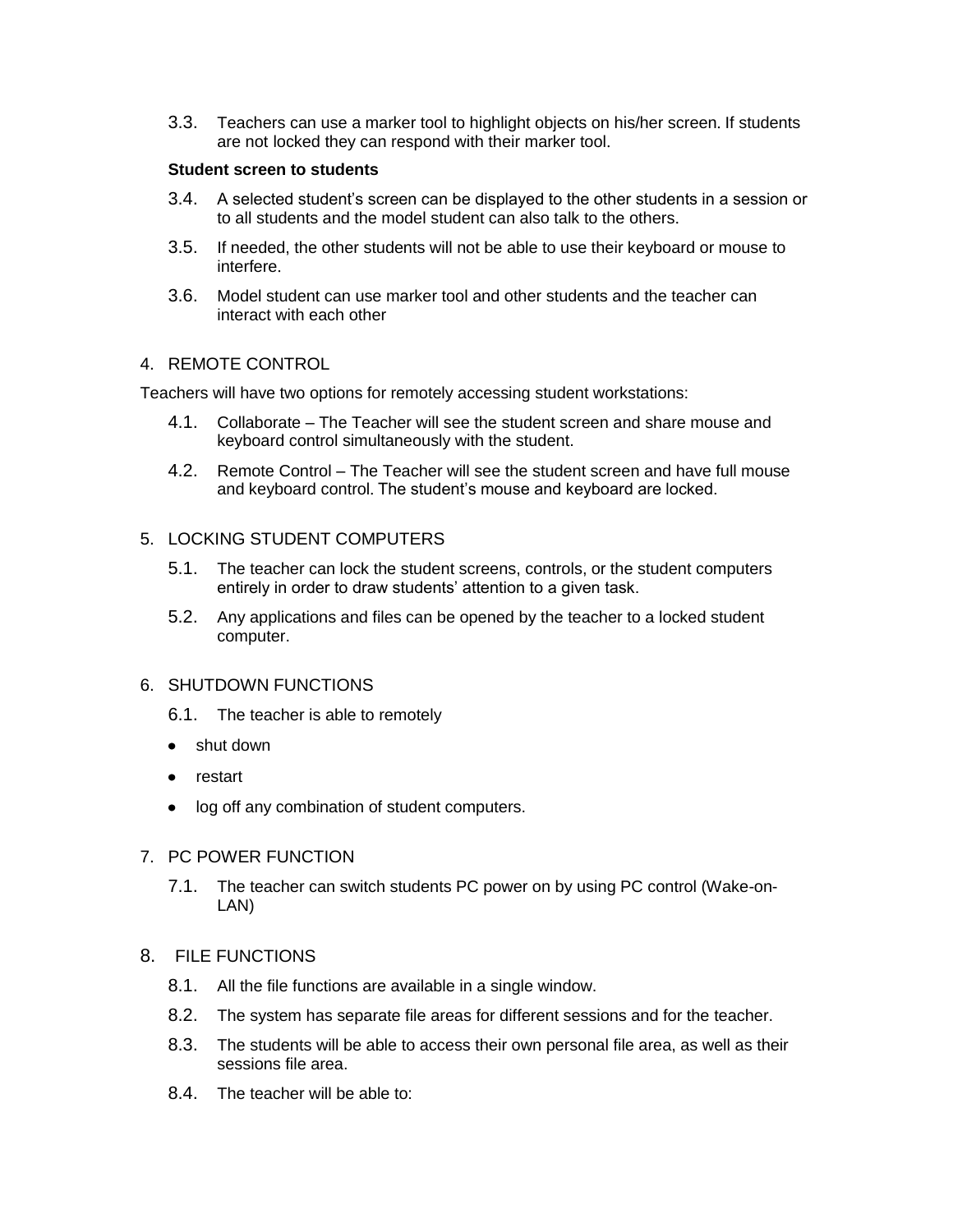- 8.4.1. add and remove files to/from selected session file areas and the teacher file area
- 8.4.2. copy files to and from selected session file areas
- 8.4.3. launch and close files for selected sessions
- 8.4.4. preview files before launching or copying them to students
- 8.4.5. Copy and launch files for selected sessions. Files copied on students PCs can also be closed and removed by Tutor

#### 9. PROGRAM LAUNCH

- 9.1. The teacher will be able to launch and close any applications for students, as well as create shortcuts to programs that are frequently used.
- 9.2. Programs can be launched even when student PC is locked. The program will launch on top of the locked screen.
- 9.3. The teacher will be able to add options to the launched program. This allows the teacher to start the programs in some desired mode for the Students. Options can also be saved to program shortcuts.

#### 10. WHITE BOARD

- 10.1. The Teacher can use the white board and transfer it to student screen
- 10.2. The Teacher can insert any picture to the white board
- 10.3. The Teacher can write text and use drawing tools with the white board
- 10.4. The Teacher can save the white board for later use

#### 11.INTEGRATION WITH MICROSOFT™ OFFICE ONENOTE

11.1. With OneNote, the teacher can share classroom notes to students with a single mouse click

#### 12. COMMUNICATION

#### • **Audio communication**

- 12.1. The teacher will be able to talk to the entire class or session, as well as discuss with a selected student.
- 12.2. Students will be able to talk with other students in their session and call the teacher when they need assistance.
- 12.3. Students that want to talk with the teacher are indicted on the classroom view.

#### • **Messages**

- 12.4. The teacher can send messages to a single student, to a session or to all students and the students can send messages to the teacher.
- **Chat**